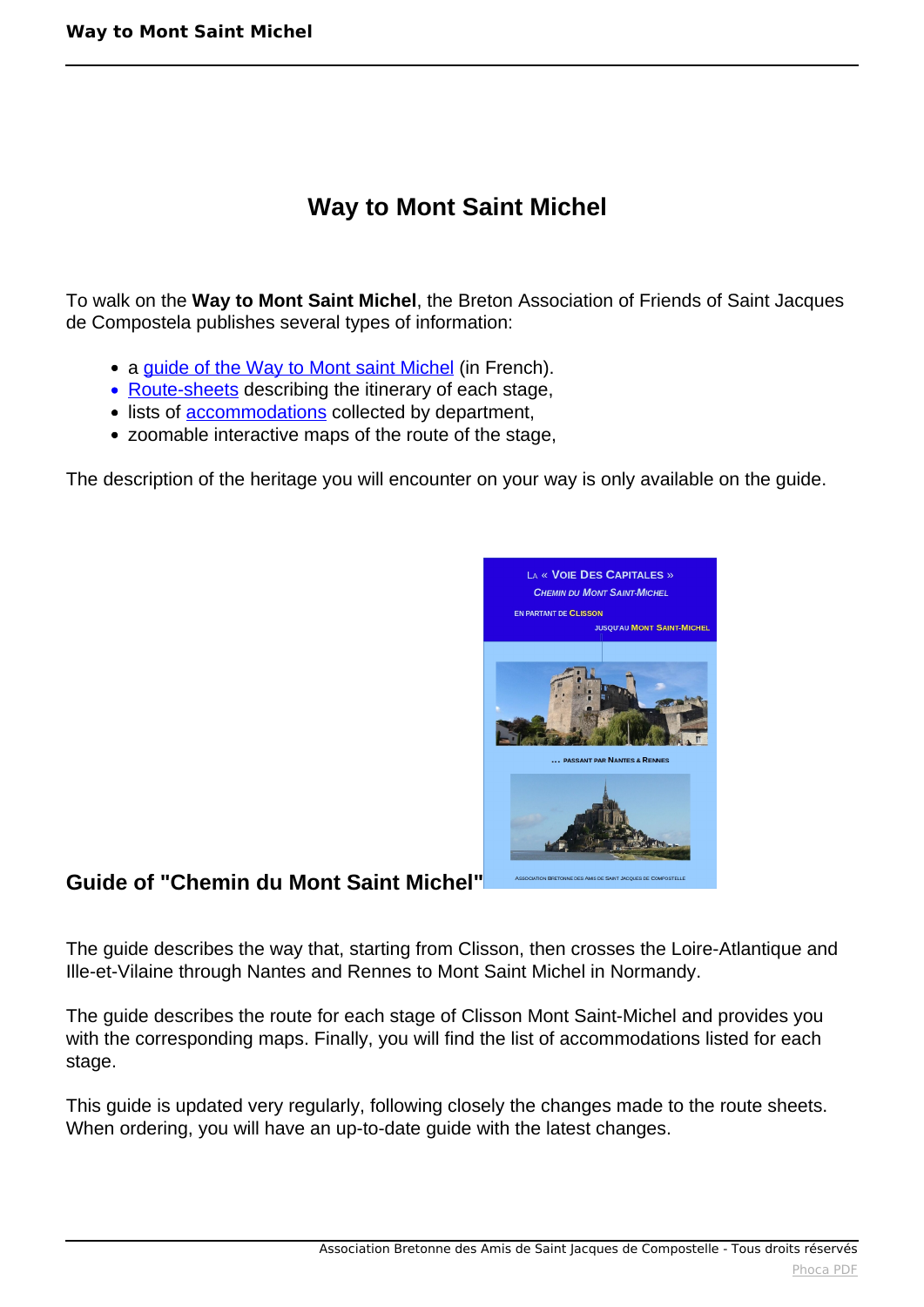# **Order the guide**

The guide of the Way to Mont Saint Michelu is available, text, photos and color maps, hardback binding, at the online publisher Lulu.com (updated to september 2019).

**To order it**, click [HERE](http://www.lulu.com/shop/association-bretonne-amis-de-saint-jacques/guide-du-chemin-du-mont-saint-michel/paperback/product-23227298.html)

## **Route Sheets**

Below you will find the **itineraries of the Way of Locquirec or Moguériec**. The information on **markup rules** is [HERE.](index.php?option=com_content&view=article&id=108:balisage&catid=24:chemin&Itemid=187)

By clicking on the name of the step, you will display on your screen the description requested in a new tab. On this new page, using the button below the header image, on the right of the screen you can either:

- directly print the information displayed;
- download the page in PDF format. (in the "Downloads" directory of your computer).

To return to the starting page, just close the tab.

You can also consult on your screen the **map of the stage**, by clicking on the **triskel at the end of each line**. The map provided by the Openrunner site opens in a new tab. Then choose the format of the card - including IGN - which suits you after **clicking on the 3 diamonds** at the top right of the card. (For this operation, you will be asked to create an account at Openrunner). Different services are offered to you including the export of the trace in GPS format. (at the bottom of the screen)

#### **From Clisson to Mont Saint Michel**